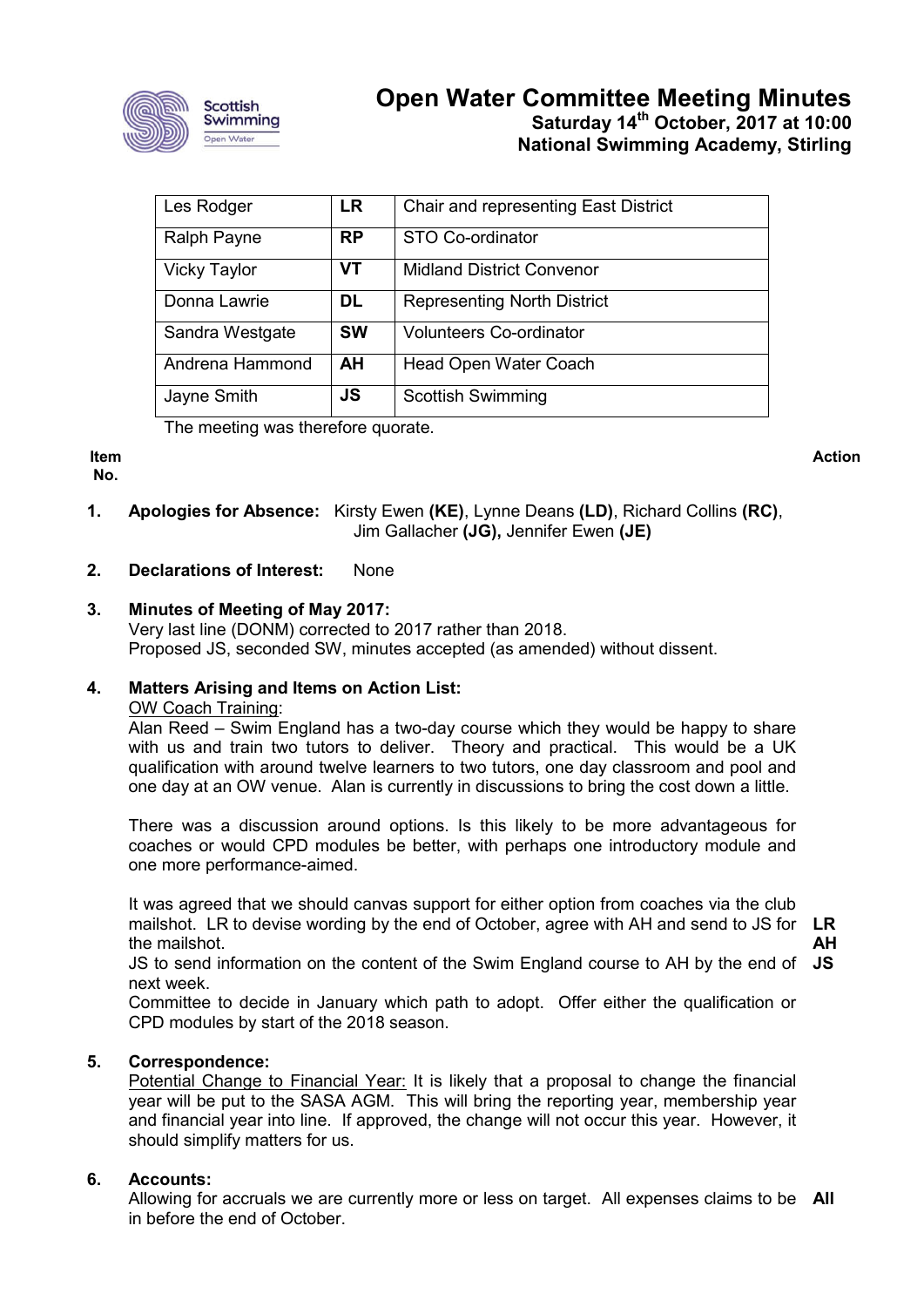### **7. Team/Squad Update Cyprus:**

Five athletes and two staff (AH and RC) recently returned from Cyprus camp.

Scott Deans, Marshall Illingworth and Keanna MacInnes were pre-selected, as members of the Scottish OW Team. Daisy Hill was selected on the basis of her performances at Scottish OW events. Jamie McCaffray was selected on the basis of his performance at the Swim England OW Nationals.

The competition this year was just about the perfect level for our swimmers, who swam very well but were very much within the field in terms of their performances relative to the other swimmers. So it was very valuable experience for them. Competition on the day appeared to be little more tough among the males than among the females. Experience also of the overhead finish was useful. Transponders were in use. Also, the water was salty, which was a new experience for some of our swimmers.

Jamie was first in the 1.25km event, with Scott third. Scott was also third in the 5km race.

Keanna was first in the 1.25km and 2.5km races and third in the 5km race. Daisy was second in all three races, being only just touched out in the 5km event.

It is likely that the Cyprus International will be the last leg of the Mediterranean Cup next year, so the standard may be higher.

The organisers have invited us back already for next year and will let us know the date early in 2018, hopefully before it goes officially on the internet, which would allow us to make savings by booking early. It may be a very good event for Development Squad next year.

Well done to everyone and thank you to the staff in attendance.

Suggestion that we ask Triathlon Scotland if we can borrow some transponders to practice with, at least. JS will make contact to discuss. **JS**

There was an issue in that we could not withdraw cash on the credit card in Cyprus. JS **JS** to discuss with Deborah.

#### **8. Review of 2016:**

Licensing and Returns: no issues identified.

Open Water is developing a good profile amongst the public.

Numbers were up a little, in spite of this not being an Olympic or Commonwealth year. Attributed to the new wetsuit rules. LR to send info on numbers to JS. **LR**

Discussion on ways we may differentiate between the District events and SNOWs, given that SNOWs is a National level competition. It was agreed we should look at swimmer accreditation cards, which they would hand in before each race and collect at the end of **LR** the race. They could then keep these at the end of competition. This would also be an additional safety feature.

Midland Challenge was a non-wetsuit event in 2017.

Agreed that the toilets at Monikie are too far from the start. Agreed that the toilets at **Midland/**  Morlich are too busy and unreliable. Organisers should look at hiring portaloos next **North**year if they are using the same venues.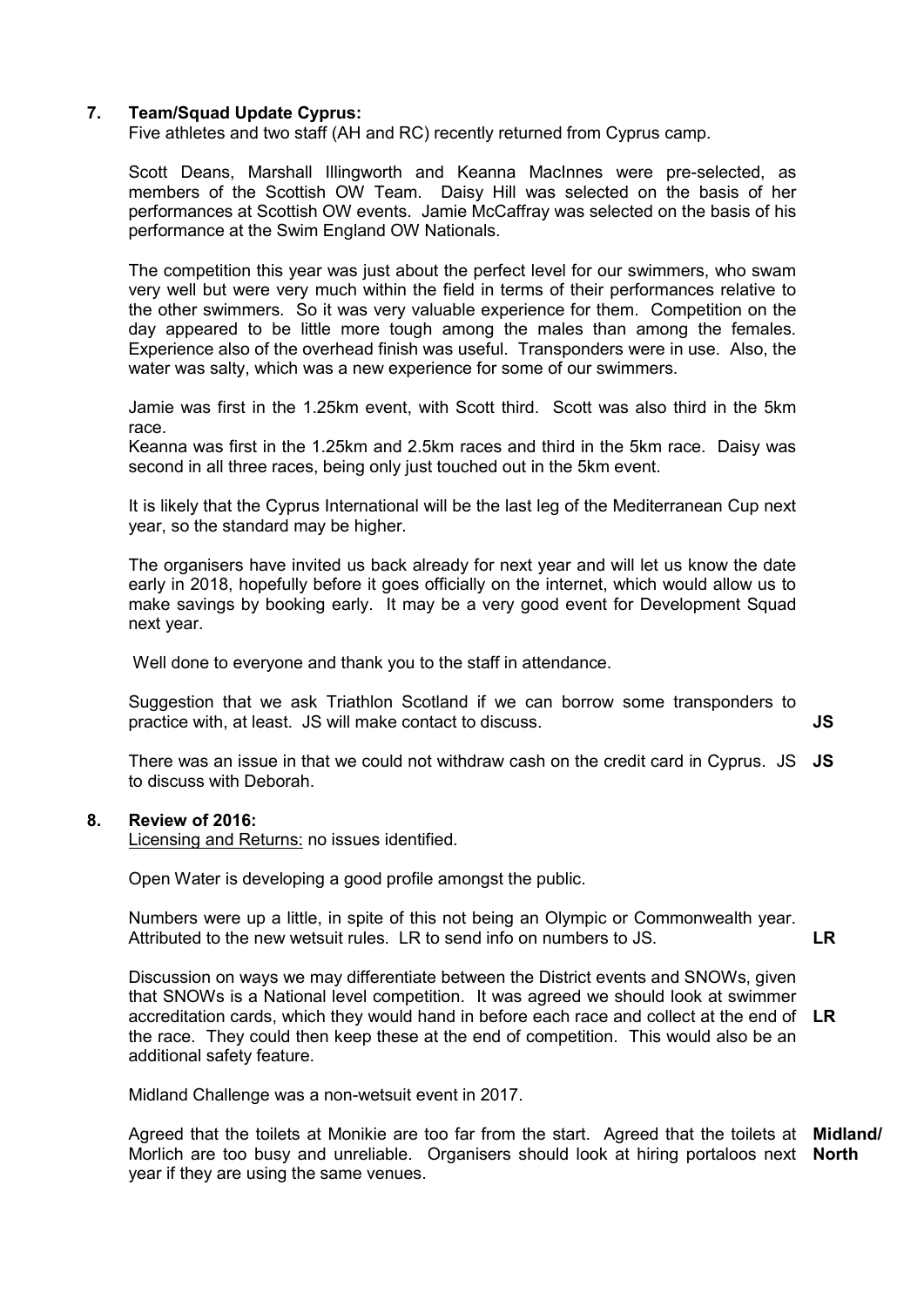Is it practicable to organise a caterer for everyone at SNOWs next year?

Would Loch Lomond be practicable for SNOWs next year? Unlikely. The Great Scottish Swim will likely be used as a test event.

Can we get a T shirt supplier to offer T shirts with all the swimmers' names on? It **Note** should be possible. Consider for later meeting.

#### **9. Development Plan:**

Progress on the Development plan against the 2017 targets was reviewed.

#### Notable observations:

Dev Target 2: No challenge event at Midland or North in 2017.

Dev Target 3: Support Participation: Proceeding well with support on the Safety side. Dev Target 4: No pool tester events delivered. Might we consider seeking a change to the minimum age anyway? See later in minutes.

Dev Target 5: OW Coach Training: CPD delivered.

Dev Target 7: STO target met but we need more.

Dev Target 8: Liaising with ASA on Safety Qualification but not much movement yet.

Dev Target 9: Safety Officer target not met but we have a lot of trainees quite far through the process.

Dev Target 12: Student event: Agreed to drop this from priorities.

Dev Target 16: Container not got. This may become a problem in the future.

Perf Target 3: Still need to work on a coherent pathway for swimmers.

Perf Target 4: Hub at Stirling not moving. Alternative location at Darnley – this development is now under construction. OWR do training. May be of benefit to both to undertake training together. For discussion January. Perf Target 5: Selection policy to be discussed in January. Perf Target 6: Research by RC suggests that these currently have to be very 'personalised'. Not worthwhile for the moment. Consider for future. **Note Note**

Set new targets for 2017 in January, when we will have to agree the budget application **Note** for next year also.

**LR**

#### **10. Nomination of OW Chair for 2017:**

LR nominated unanimously. Reminder that LR will have to step down at 2019 AGM.

#### **11. Nominations for Specialist Positions:**

All existing specialist positions agreed to be nominated for 2018. **LR**

#### **12. Plans for 2017:**

No district was particularly keen on not holding an event in spite of the very busy summer to be expected in 2018.

East District: Issues with dates again. We have been offered 26<sup>th</sup> May at Lochore but this clashes with an East District pool event, so not an option. JS has booked  $20<sup>th</sup>$  May for a Come and Try. Taking bookings for the morning. Might we include a sprint East District OW Championships in the afternoon and a Challenge event? This would create **LR** an OW Festival. Generally agreed this is a good plan. The ASA Qualifier will need to be at another District event.

West District: Loch Ken booked for 1<sup>st</sup> September.

SNOWs: Agreed we should ask Venachar Sailing club if 18 and 19<sup>th</sup> August is available. **KE**

Agreed Midland should be the ASA Qualifier. Midland to book Monikie for a date in mid **VT**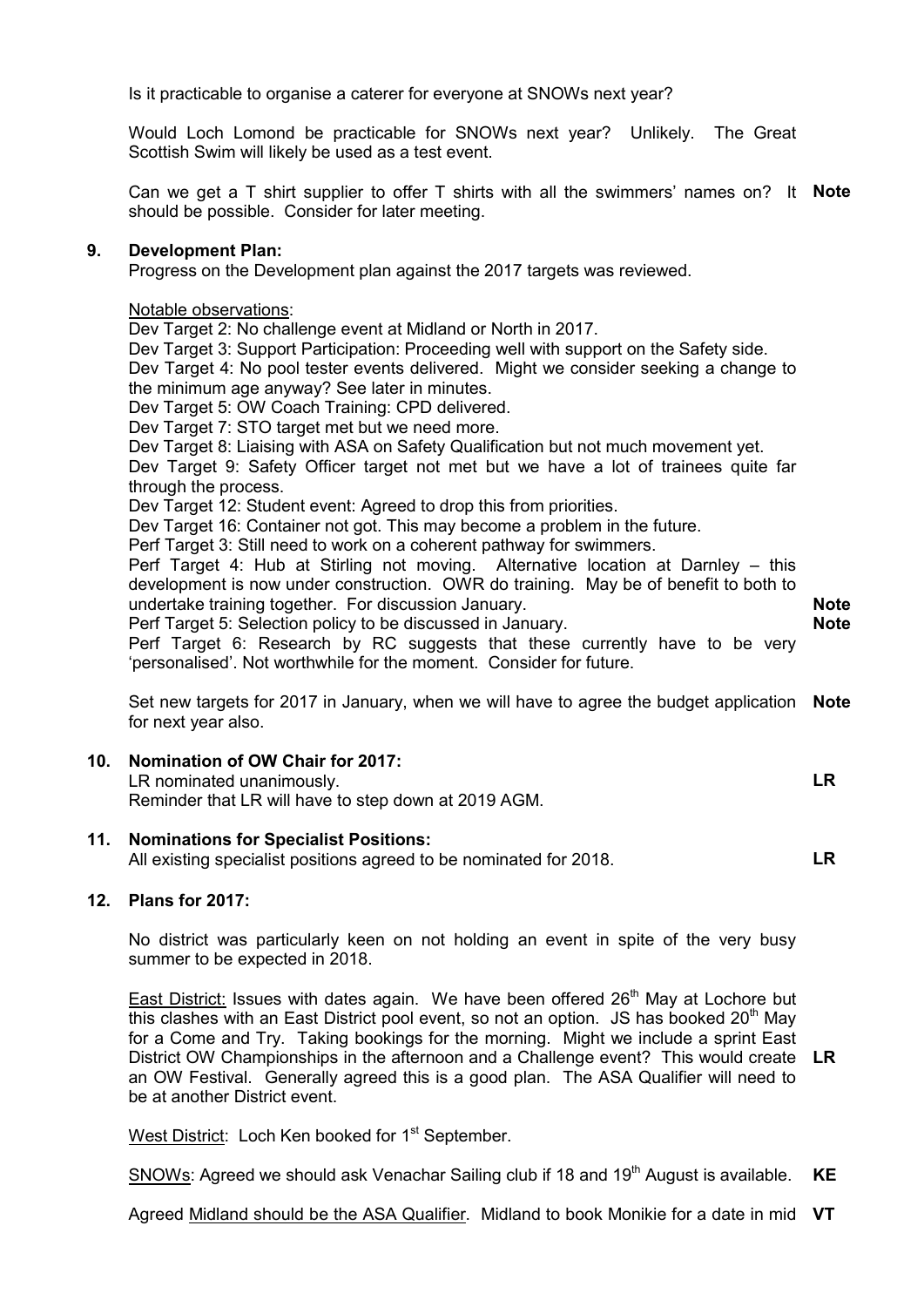June and advise.

North may include a 500m event.

Electronic Entries: Good insofar as payment was simplified (no or few cheques). Also good for medical information. However, issues arose in that organisers had no transparency in terms of who had entered (this is critically important). The format of the entry on output from the online system was also a poor match for the Results Processor spreadsheet. Finally, receipt of the money from the online system was very slow. There were therefore significant problems. However, it should be possible to resolve these issues so we have a good system. Need to discuss with the office.

For those events continuing as manual entries, we need to get the same level of medical information from the manual system as from the electronic one.

Agreed we should prioritise those trainee Safety Officers who are near the end of their **Note** training in order to increase the number qualified to a more sensible level.

#### **13. Governance:**

One of the non-wetsuit L2 events in 2017 came close to having neither a qualified Safety Officer or a qualified BS OW Referee. Technically this is allowed within our rules as they stand but this is not within the spirit of what was intended.

We had indicated that we would tighten the rules on qualified Safety Officers when the qualification was introduced.

On the other hand, we do not have many qualified Safety Officers or qualified BS OW Referees.

Agreed that we should change rules to require a qualified Safety Officer and BS OW Referee at L1 events. For L2 events, in the absence of a qualified Safety Officer, a BS OW referee may assume that responsibility. Note that Safety Officers cannot multi-task. LR to contact Editorial to discuss and agree wording.

OW4.3: It was agreed that the rules should be changed to require districts to award open medals but to allow them to award what medals they wanted to district swimmers, provided that this is stated in the meet information. LR to agree wording with Editorial.

There was a discussion on the proposal to ask for a reduction in the minimum age which was originally discussed before the 2017 season.

Minimum age for Come and Try is 10 years. Participants then cannot take part in Scottish Swimming competitions until 12 years. New wetsuit rules mean that younger swimmers should be more protected than they were against cold conditions.

It was agreed that L2 non-wetsuit events should stay the same.

For L1 events and L2 events with wetsuits, we should look to lower the minimum age to 10 years (age on day). However, we should limit the race length for such young swimmers. Age 10: 500m. Age 11 (at year end): 1km. Age 12 (at year end): recommend increase to 2km.

This will require changes to both the Scottish Swimming Regulations (at the AGM) and also to the OW Regulations, so must go to the SASA AGM.

LR to discuss and agree wording with Editorial. LR will propose at AGM. RP will **LR** second.

#### **14. Meeting Dates for Next Year:**

Provisionally agreed: 20 January 2018 17 March 2018 28 April 2018 13 October 2018. (post meeting note: these dates are now confirmed and rooms booked. Usual meeting

# **LR**

**LR/KE**

**LR**